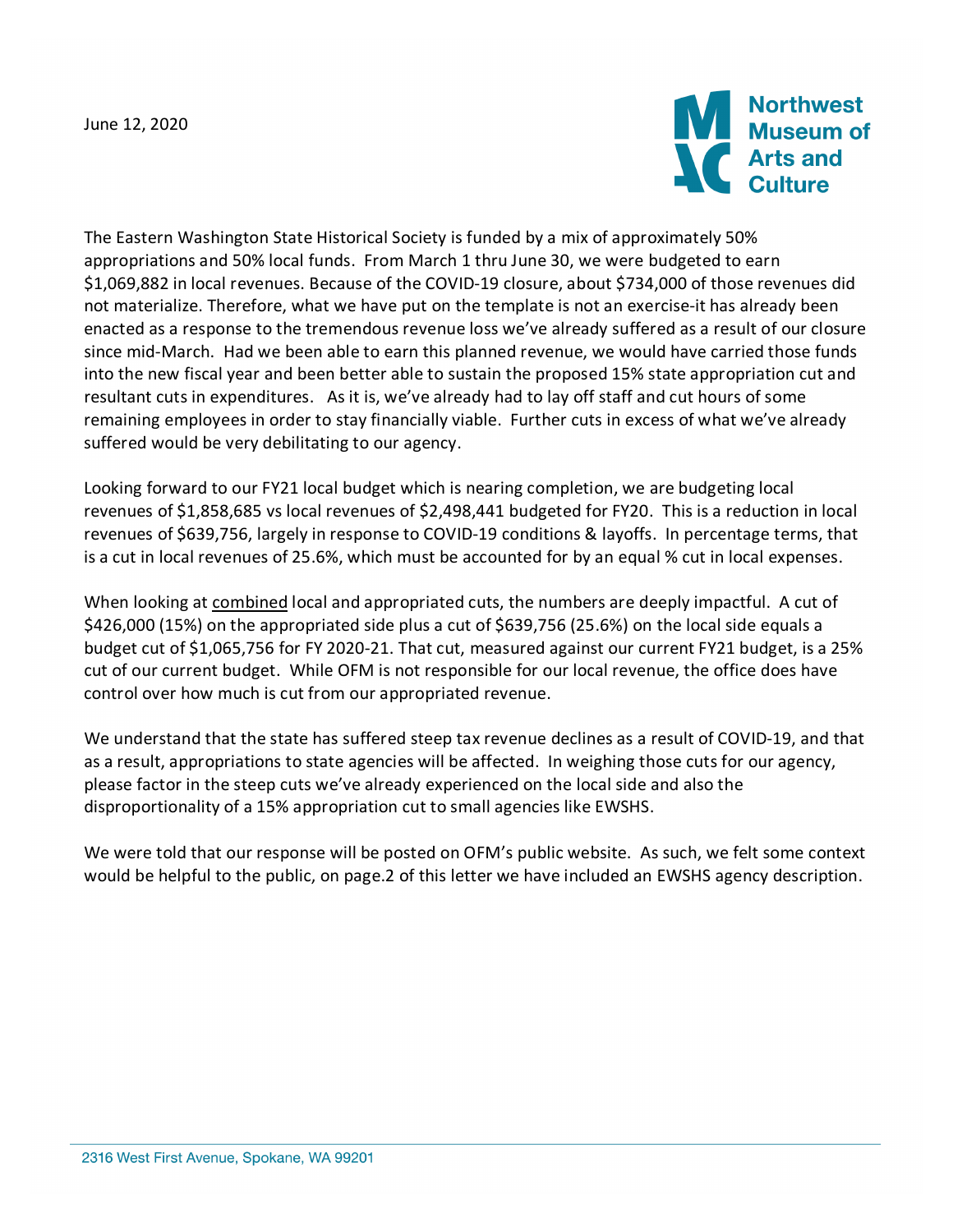

Washington State Historical Society (EWSHS), also known as the Northwest Museum of Arts and Culture, or "The MAC", is very different from the typical state agency in several notable ways:

- EWSHS is a combination of state agency and 501(c)(3) non-profit organization and our funding structure is very different from a typical state agency in that we are tasked with raising approximately 50% of our annual operating budget from local sources. While EWSHS receives approximately 50% of its annual operating funds from the State of Washington, the remainder must come from earned and contributed revenue from local sources (museum admissions fees, school visits, fundraising events, membership, and individual, corporate and foundation contributions). Local fund development has been severely impacted by the loss of attendance, school visit and membership revenue since the closure of the museum on March 18 and cancellation of its largest annual fundraisers in April and May. Total lost local revenue through May 31 is estimated to be approximately \$734,000 from the above listed sources.
- Unlike most state agencies, EWSHS is situated on a 4.5-acre campus with five structures including two museum buildings and parking garage. Campbell House a 13,200 square foot historic mansion and its Carriage House were built in 1898 and are the only fully restored structures of their period in the State that are open to the public. A large facility houses the Collections storage which holds in trust, preserves and interprets more than one million regionally significant artifacts, works of art, and archival materials, including the largest known collection of Plateau Tribal art and artifacts.

EWSHS has already incurred a large budget cut in the form of lost local revenue due to the closure of the museum; severe expense cuts from the local side have already been made to account for that lost revenue. To add an additional 15% cut in state appropriations constitutes a "double whammy" in budget cuts that most agencies will not experience and will have a devastating impact on our ability to serve the people of eastern Washington as defined in RCW 27.34.070.

Francis Langston

**Chief Financial Officer Eastern Washington State Historical Society 509-363-5326**